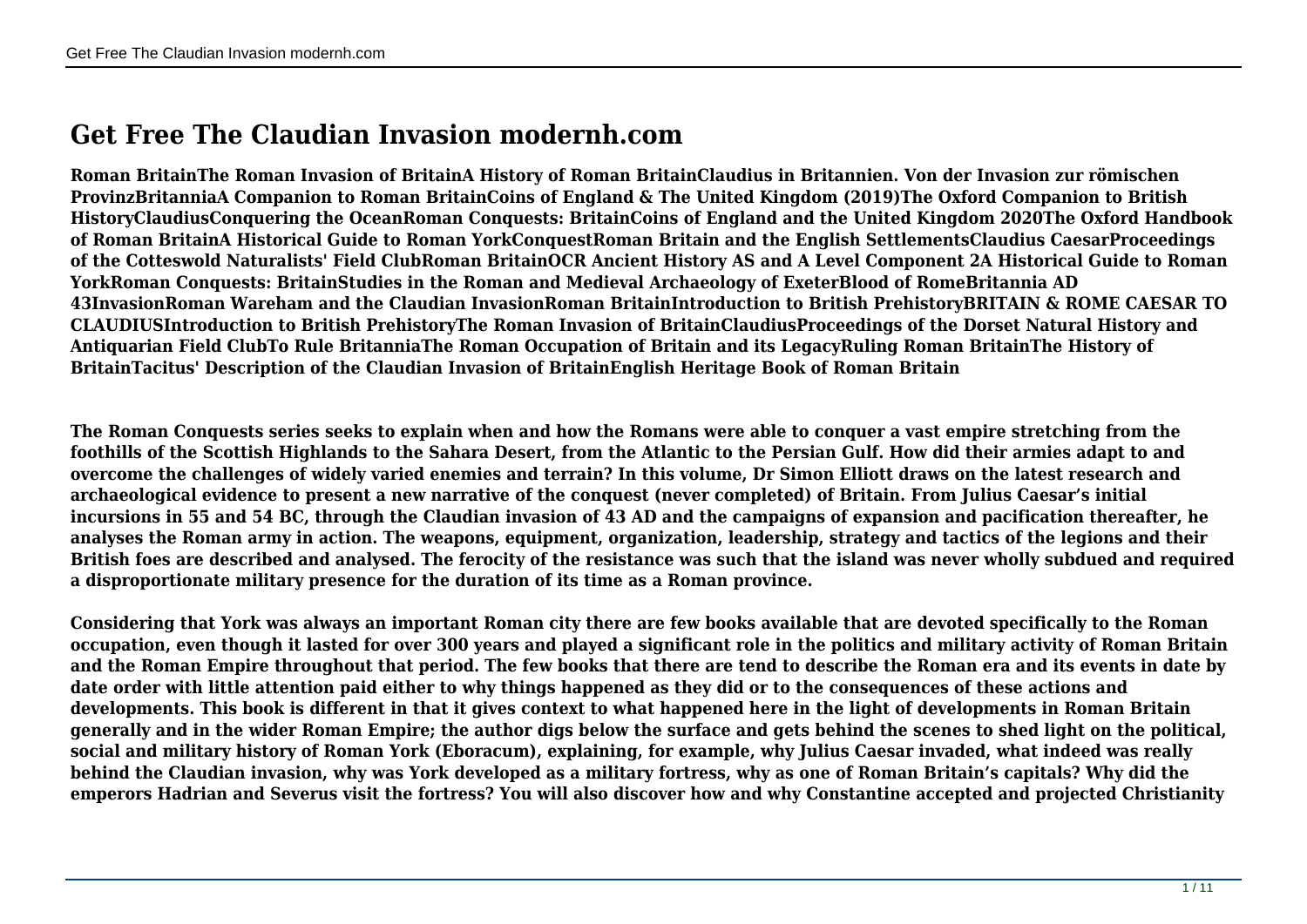**from here, York's role in the endless coups and revolts besetting the province, the headless gladiators and wonderful mosaics discovered here and why the Romans finally left York and Roman Britain to its own defence. These intriguing historical events are brought to life by reference to the latest local archaeological and epigraphical evidence, to current research and to evolving theories relating to the city's Roman treasures, of which can be seen in the Yorkshire Museum in York, or in situ.**

**A history of English history from the Roman to Anglo Saxon period.**

**The purpose of this book is to take what we think we know about the Roman Conquest of Britain from historical sources, and compare it with the archaeological evidence, which is often contradictory. Archaeologists and historians all too often work in complete isolation from each other and this book hopes to show the dangers of neglecting either form of evidence. In the process it challenges much received wisdom about the history of Roman Britain. ??Birgitta Hoffmann tackles the subject by taking a number of major events or episodes (such as Caesar's incursions, Claudius' invasion, Boudicca's revolt), presenting the accepted narrative as derived from historical sources, and then presenting the archaeological evidence for the same. The result of this innovative approach is a book full of surprising and controversial conclusions that will appeal to the general reader as well as those studying or teaching courses on ancient history or archaeology.**

**This book provides a twenty-first century perspective on Roman Britain, combining current approaches with the wealth of archaeological material from the province. This volume introduces the history of research into the province and the cultural changes at the beginning and end of the Roman period. The majority of the chapters are thematic, dealing with issues relating to the people of the province, their identities and ways of life. Further chapters consider the characteristics of the province they lived in, such as the economy, and settlement patterns. This Handbook reflects the new approaches being developed in Roman archaeology, and demonstrates why the study of Roman Britain has become one of the most dynamic areas of archaeology. The book will be useful for academics and students interested in Roman Britain.**

**Gaius Suetonius Tranquillus, commonly known as Suetonius (c. 69 - after 122 AD), was a Roman historian belonging to the equestrian order who wrote during the early Imperial era of the Roman Empire. His most important surviving work is a set of biographies of twelve successive Roman rulers, from Julius Caesar to Domitian, entitled De Vita Caesarum. He recorded the earliest accounts of Julius Caesar's epileptic seizures. Other works by Suetonius concern the daily life of Rome, politics, oratory, and the lives of famous writers, including poets, historians, and grammarians. A few of these books have partially survived, but many have been lost. Claudius (Full name Tiberius Claudius Caesar Augustus Germanicus) was the grandson of Mark Antony, brother of Germanicus, and the uncle of Caligula. He was descended from both the Julian and the Claudian clans, as was Caligula. He was about 50 years old at the time of**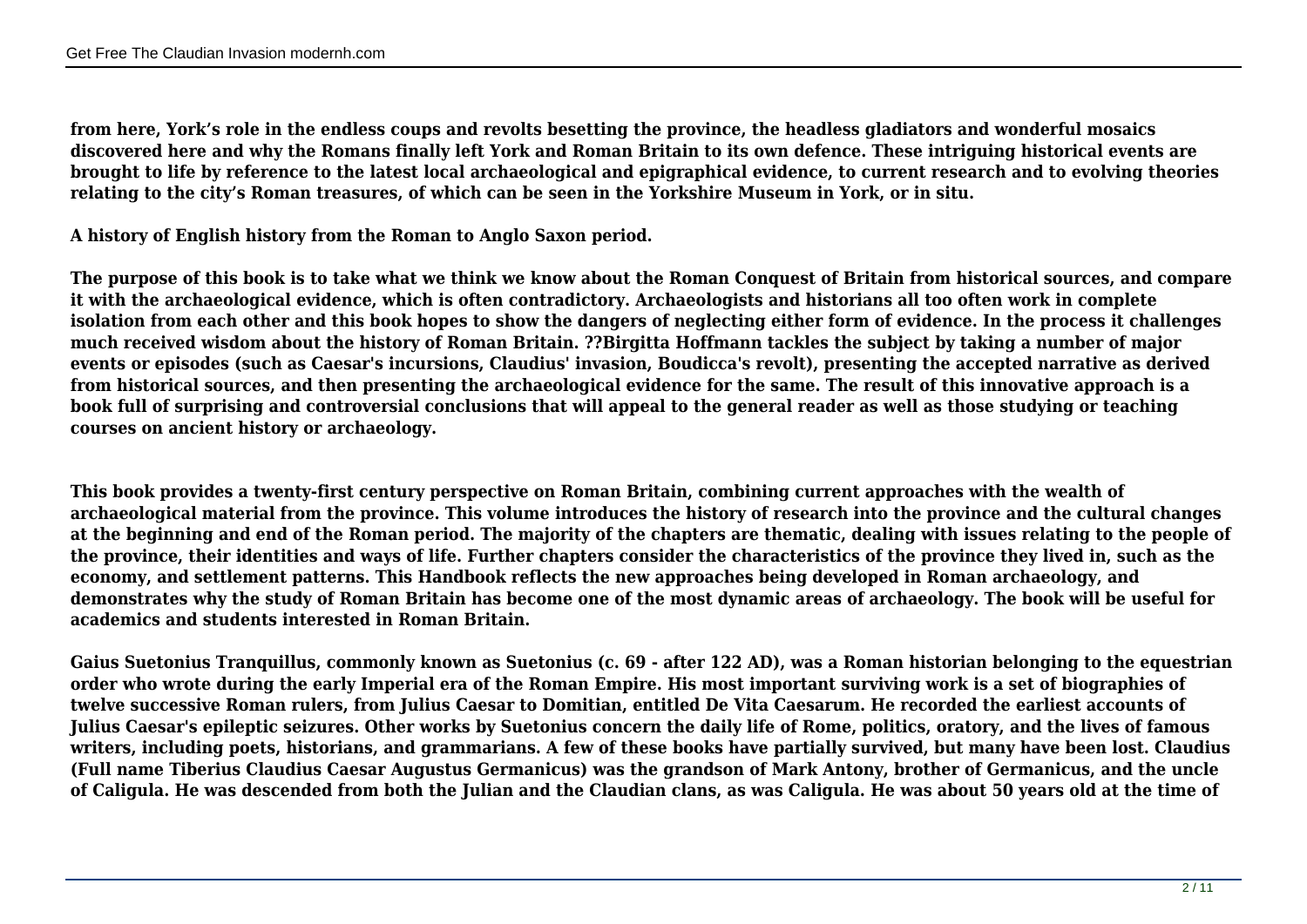**Caligula's murder. He never held public office until late in his life, mainly due to his family's concerns as to his health and mental abilities. Suetonius has much to say about Claudius' apparent disabilities, and how the imperial family viewed them, in the "Life of Augustus." The assassination of Caligula caused great terror in the Palace and, according to Suetonius, Claudius, being frightened by the sounds of soldiers scouring the Palace for further victims, hid behind some curtains on a balcony nearby. He was convinced that he would be murdered as well because he was within direct family of Caligula, the last Emperor. A soldier checking the room noticed feet sticking out from underneath the curtains, and upon pulling back the curtains discovered a terrified Claudius. He acclaimed Claudius the new Emperor and took him to the rest of the soldiers, where they carried him out of the Palace on a litter. Claudius was taken to the Praetorian camp, where he was quickly proclaimed Emperor by the troops. We learn from Suetonius that Claudius was the first Roman commander to invade Britain since Julius Caesar a century earlier. Cassius Dio gives a more detailed account of this. He also went farther than Caesar, and made Britain subject to Roman rule. Caesar had "conquered" Britain, but left the Britons alone to rule themselves. Claudius was not as kind. The invasion of Britain was the major military campaign under his reign. According to Suetonius, Claudius suffered from ill health all of his life until he became Emperor, when his health suddenly became excellent. Nonetheless, Claudius suffered from a variety of maladies, including fits and epileptic seizures, a funny limp, as well as several personal habits like a bad stutter and excessive drooling when overexcited. Suetonius found much delectation in recounting how the pitiable Claudius was ridiculed in his imperial home due to these ailments. In his account of Caligula Suetonius also includes several letters written by Augustus to his wife, Livia, expressing concern for the imperial family's reputation should Claudius be seen with them in public. Suetonius goes on to accuse Claudius of cruelty and stupidity, assigning some of the blame to his wives and freedmen. Suetonius discusses several omens that foretold the assassination of Claudius. He mentions a comet that several Romans had seen shortly before the assassination. As mentioned earlier, comets were believed to foretell the deaths of significant people. Per Suetonius, Claudius, under suggestions from his wife Messalina, tried to shift this deadly fate from himself to others by various fictions, resulting in the execution of several Roman citizens, including some Senators and aristocrats. Suetonius paints Claudius as a ridiculous figure, belittling many of his acts and attributing his good works to the influence of others. Thus the portrait of Claudius as the weak fool, controlled by those he supposedly ruled, was preserved for the ages.**

**Studienarbeit aus dem Jahr 2002 im Fachbereich Geschichte - Weltgeschichte - Fruhgeschichte, Antike, Technische Universitat Dresden, Veranstaltung: Proseminar Clau dius 41-54 n. Chr., Sprache: Deutsch, Abstract: Lange Zeit war die Insel Britannien unerforscht, im Jahre 55 v. Chr. war sie dann zum Ersten Mal uberhaupt ein Angriffspunkt von romischem Imperialismus. Doch warum? In seinen commentarii de bello Gallico beschreibt Julias Caesar sein Vorgehen, die Insel dem Imperium einzuverleiben recht ausfuhrlich, auch sein Scheitern. Die Frage ob diese Feldzuge geplant waren oder ob Caesar nur Opportunist war und die Gunst der Stunde nutzte, sich militarische Ehrungen zukommen zu lassen, ist bis heute nicht geklart. Wohl die Suche nach neuen Herausforderungen (Gallien war bereits dem Reich einverleibt)o lenkten das Augenmerk des Imperators" auf die Insel. So setzte**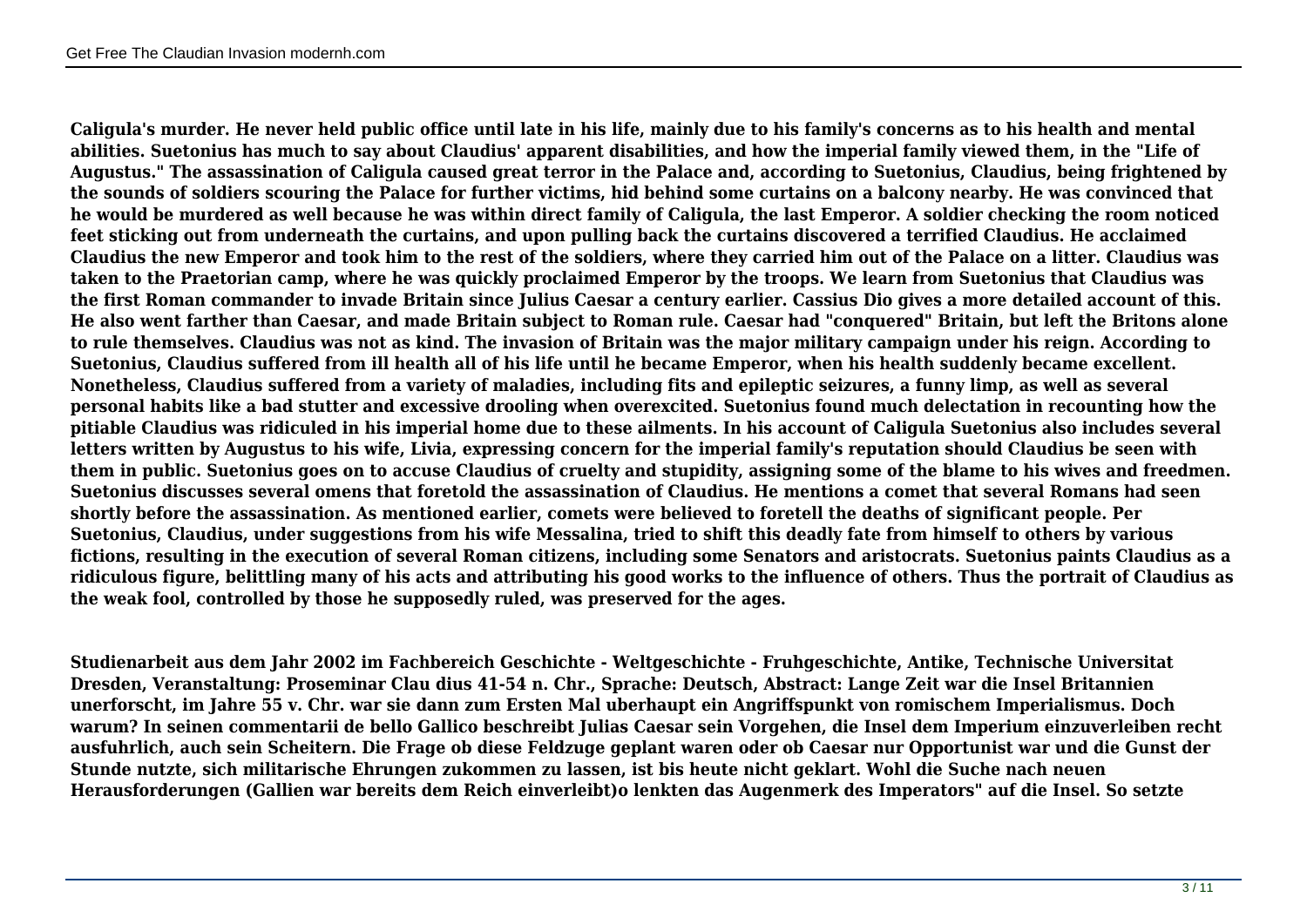**Caesar zweimal uber den Kanal (55 und 54 v. Chr.) doch scheiterten beide Unternehmen aufgrund ungenugender Vorkenntnisse und Fehleinschatzungen von Land und Bevolkerung und die Britannier blieben fast ein Jahrhundert lang verschont vom romischen Expansionsdrang. Weder Augustus (27 v. Chr.-14 n. Chr.) noch Tiberius (14-37 n. Chr.) vermochten ernsthafte Gedanken an einen Krieg mit Britannien zu hegen, vielmehr begann der Handel zu florieren mit Kaufleuten aller Nationen. Erst der Machtbesessene und ungeliebte Kaiser Caligula (37-41 n. Chr.), versuchte in Schaufeldzugen gegen Germanien und Britannien Reputation von Burgern und Senat zu erlangen. Allerdings erfolglos. Der Kaiser Claudius (41-54 n. Chr.) war es nun, welcher die geheimnisvolle Insel im Ozean aufsuchte. Die Grunde mochte ich mit dieser Arbeit untersuchen. Weiterhin mochte ich auf die eigentliche Invasion eingehen und den nur sehr kurzen Aufenthalt des Claudius in Britannien beleuchten. Weshalb blieb er nur fur kurze Zeit und warum erschien er erst als der Sieg schon so gut wie sicher war? Auch ein zu klarender Punkt soll die Provinz selbst da"**

**This book completely re-evaluates the evidence for, and the interpretation of, the rule of the kings of Late Iron Age Britain: Cunobelin and Verica. Within a few generations of their reigns, after one died and the other had fled, Rome's ceremonial centres had been transformed into the magnificence of Roman towns with monumental public buildings and Britannia examines these kings' longlasting legacy in the creation of Britannia. Among the topics considered are: the links between Iron Age king of Britain and Rome before the Claudian conquest the creation of the towns of Roman Britain the different natures of 'Roman identity' the long lasting influence of the kings on the development of the province the widely different ways that archaeologists have read the evidence. Examining the kings' legacy in the creation of the Roman province of Britannia, the book examines the interface of two worlds and how much each owed to the other.**

**An authoritative new history of the Roman conquest of Britain Why did Julius Caesar come to Britain? His own account suggests that he invaded to quell a resistance of Gallic sympathizers in the region of modern-day Kent -- but there must have been personal and divine aspirations behind the expeditions in 55 and 54 BCE. To the ancients, the Ocean was a body of water that circumscribed the known world, separating places like Britain from terra cognita, and no one, not even Alexander the Great, had crossed it. While Caesar came and saw, he did not conquer. In the words of the historian Tacitus, he revealed, rather than bequeathed, Britain to Rome. For the next five hundred years, Caesar's revelation was Rome's remotest imperial bequest. Conquering the Ocean provides a new narrative of the Roman conquest of Britain, from the two campaigns of Caesar up until the construction of Hadrian's Wall across the Tyne-Solway isthmus during the 120s CE. Much of the ancient literary record portrays this period as a long march of Roman progress but recent archaeological discoveries reveal that there existed a strong resistance in Britain, Boudica's short lived revolt being the most celebrated of them, and that Roman success was by no means inevitable. Richard Hingley here draws upon an impressive array of new information from archaeological research and recent scholarship on the classical sources to provide a balanced picture of the military activities and strategies that led to the conquest and subjugation of Britain. Conquering the Ocean is the fullest picture to date of a chapter in Roman military history that continues to captivate the public.**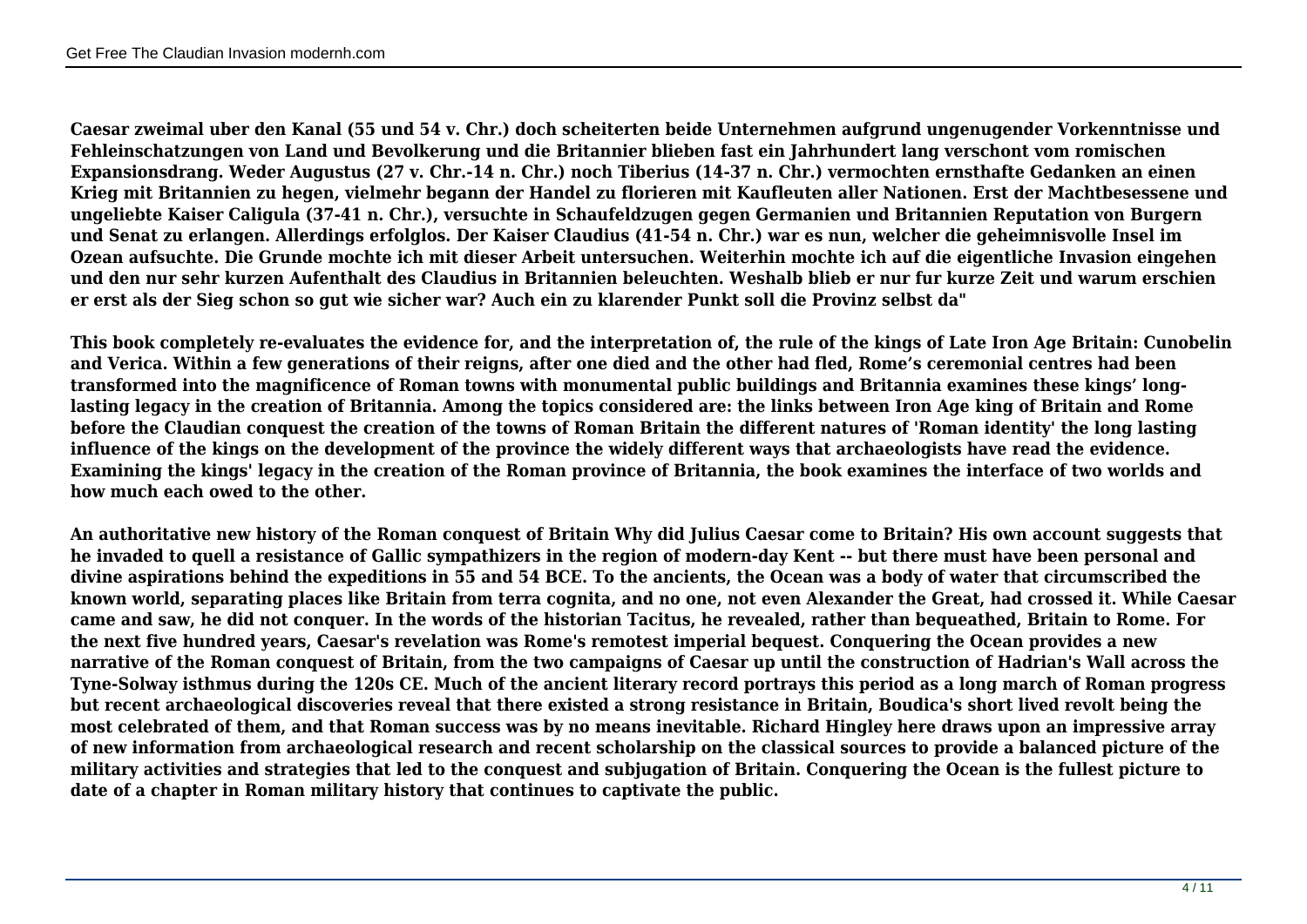**This historic reference work for British coins is still the only catalogue to feature every major coin type from Celtic to the present day, arranged in chronological order and divided into metals under each reign, then into coinages, denominations and varieties. Under Elizabeth II the decimal issues are separated from the pre-decimal coinages, with all decimal coinage since 1968 listed in a separate volume. The catalog includes up-to-date values for every coin, a beginner's guide to coin collecting, numismatic terms explained and historical information about each British coin, from our earliest (Celtic) coins, Roman, Anglo-Saxon and Norman coins, the coins of the Plantagenet Kings, the Houses of Lancaster and York, the Tudors and Stuarts, to the more modern Milled coinage, minted for the first time in 1561 during the reign of Elizabeth I. From the earliest of times, coins have been used by states or monarchs to communicate with people; Coins of England is therefore not only a reference book for collectors, but a fascinating snapshot of British history, illuminating its economics, technology, art, politics and religion. As always, the content has been updated and improved throughout by the editors.**

**A study of the reign of Claudius (AD 41-54), exploring what it can tell us about the developing Roman Empire.**

**The Roman Conquests series seeks to explain when and how the Romans were able to conquer a vast empire stretching from the foothills of the Scottish Highlands to the Sahara Desert, from the Atlantic to the Persian Gulf. How did their armies adapt to and overcome the challenges of widely varied enemies and terrain? In this volume, Dr Simon Elliott draws on the latest research and archaeological evidence to present a new narrative of the conquest (never completed) of Britain. From Julius Caesar's initial incursions in 55 and 54 BC, through the Claudian invasion of 43 AD and the campaigns of expansion and pacification thereafter, he analyses the Roman army in action. The weapons, equipment, organization, leadership, strategy and tactics of the legions and their British foes are described and analysed. The ferocity of the resistance was such that the island was never wholly subdued and required a disproportionate military presence for the duration of its time as a Roman province.**

**Three years have passed since the Claudian invasion of Britannia in AD 43. Caratacus has been forced to retreat to the west, where he now leads the free tribes against the Roman occupation of their land. From his mountain stronghold, he launches devastating attacks upon the legions seeking retribution for the death of his brother and thousands of Britons. The war has just begun, but it's not a war that Rome is used to fighting as Caratacus' warriors strike and then vanish into the hills and mist. The Roman war machine has been halted in its tracks and now struggles to come to terms with the tactics used by an enemy employing the guile and cunning of a wolf, and the ferocity of a wounded bear, an enemy they believed should have been brushed aside already. As the conflict continues and battles rage, a fight to the death ensues, a fight between a warrior's honour and an empire's strength, both determined upon victory.**

**List of members in each volume.**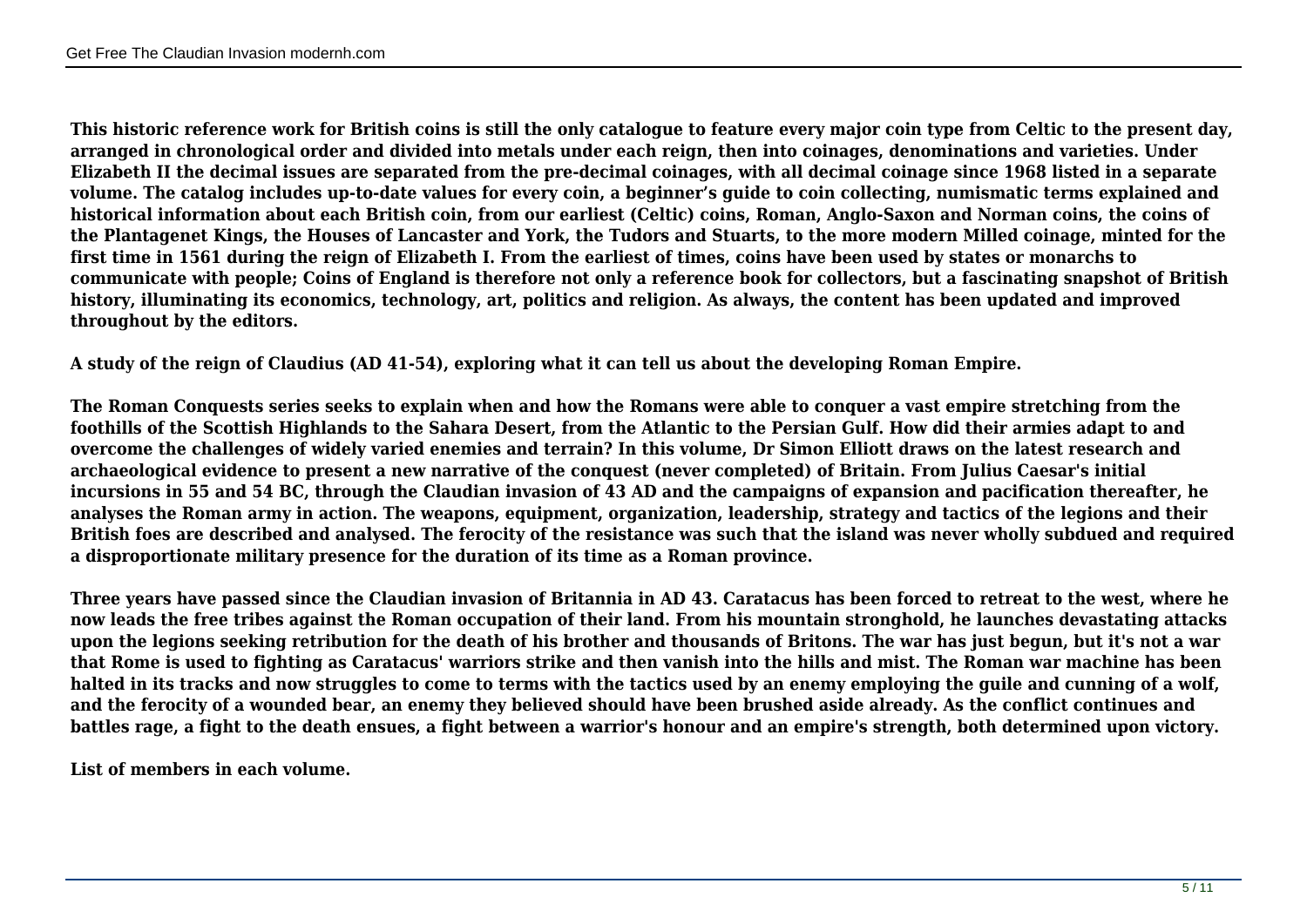**This revised edition of the classic text of the period provides both the student and the specialist with an informative account of post-Roman English society.** 

**This textbook supports the specification for AS and A-Level Ancient History (first teaching September 2017). It covers the whole of Component 2, both the compulsory Period Study and the three optional Depth Studies: Period Study: The Julio-Claudian Emperors, 31 BC–AD 68 by Robert Cromarty and James Harrison Depth Study: The Breakdown of the Late Republic, 88–31 BC by Steve Matthews Depth Study: The Flavians, AD 68–96 by Robert Cromarty Depth Study: Ruling Roman Britain, AD 43–c.128 by James Harrison How did Augustus change the Roman Constitution? Why was the Roman Republic doomed to fail? How did the Flavians re-invent the Imperial image? What was life like in Roman Britain? These are the sort of questions that you are required to consider for A-Level Ancient History. This textbook guides you through the use of power and politics in the Roman Senate and Imperial court from the Late Republic into the Principate. It considers individual ambition against the need for change, and substantive action against image and deception. The ideal preparation for the final examinations, all content is presented by experts and experienced teachers in a clear and accessible narrative. Ancient literary and visual sources are described and analysed, with supporting images. Helpful student features include study questions, further reading, and boxes focusing in on key people, events and terms. Practice questions and exam guidance prepare students for assessment. A Companion Website is available at www.bloomsbury.com/anc-hist-as-a-level.**

**The fifth printing of a 1979 textbook for undergraduate students of archaeology, published in the UK by Leicester University Press, and distributed in the US by Barnes and Noble. A well illustrated and referenced guide to the raw materials and literature used to study prehistoric Great Britain. Annotation copyrighted by Book News, Inc., Portland, OR**

**This is an innovative and much acclaimed military appraisal of the Claudian invasion. John Peddle argues that the organization and supply problems of a task force of some 40,000 men and several thousand animals would have broadly dictated Roman tactics. He discusses what these may have been, examines the reasons for Vespasian's seemingly isolated foray into the West Country, and suggests that Caratacus' guerilla campaign denied the Romans their hope of a speedy conquest.**

**'One could not ask for a more meticulous or scholarly assessment of what Britain meant to the Romans, or Rome to Britons, than Peter Salway's Monumental Study' Frederick Raphael, Sunday Times From the invasions of Julius Caesar to the unexpected end of Roman rule in the early fifth century AD and the subsequent collapse of society in Britain, this book is the most authoritative and comprehensive account of Roman Britain ever published for the general reader. Peter Salway's narrative takes into account the latest research including exciting discoveries of recent years, and will be welcomed by anyone interested in Roman Britain.**

**Here, in a single convenient volume, is the essential reference book for anyone with an interest in British history. First published in**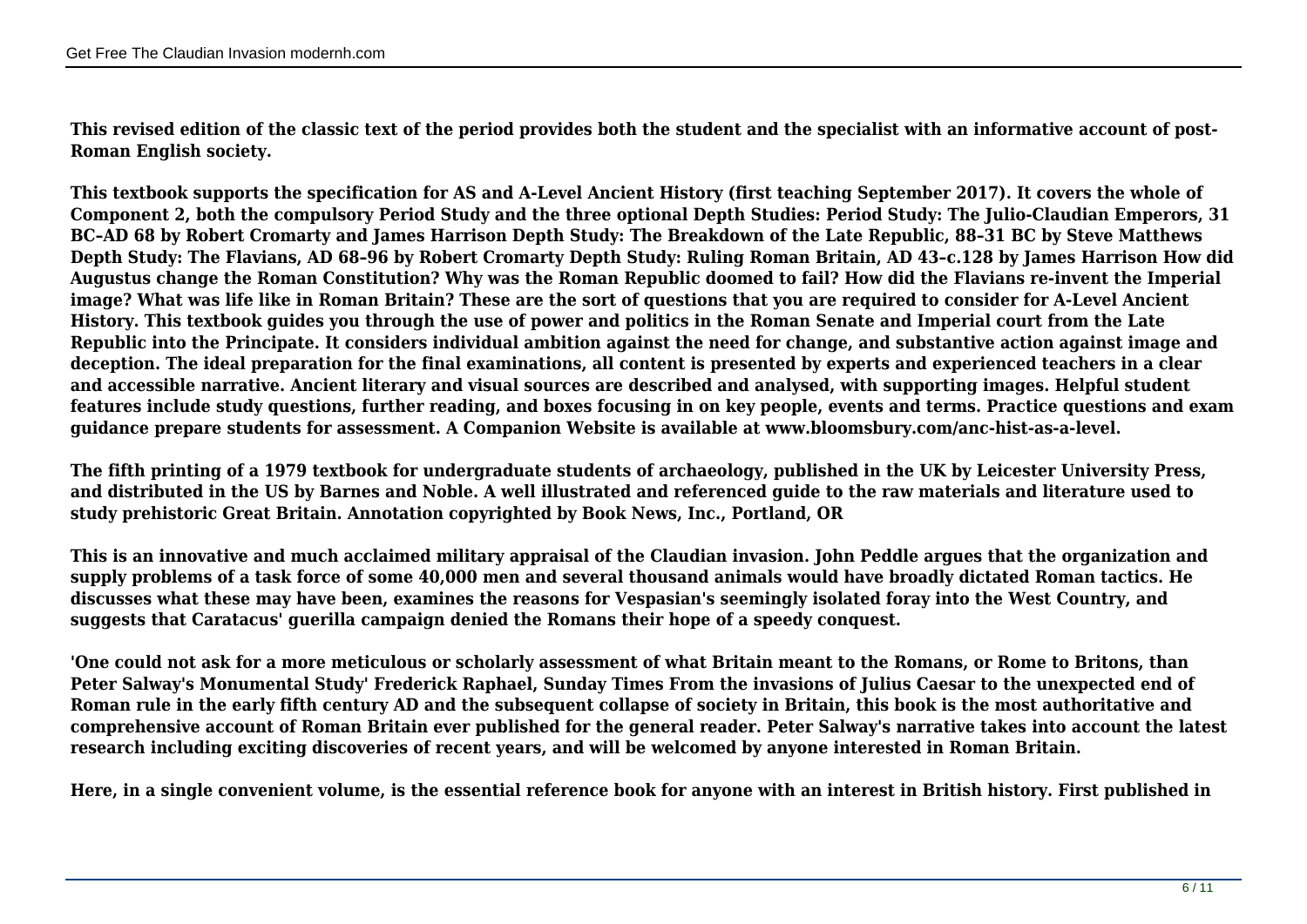**1997, under the editorship of the late John Cannon and in consultation with over 100 distinguished contributors, this Companion has now been updated by Robert Crowcroft to include the very latest scholarship and research. It describes and analyses the people and events that have shaped and defined life in Britain over more than 2,000 years of political, social, and cultural change, encompassing topics as diverse as the War of the Roses, the Blitz, Stonehenge, Henry VIII, the suffragettes, the industrial revolution, the NHS, the Suez Crisis, the TUC, and the Afghan campaign. Over 4,500 entries provide a wealth of fact and insight on all aspects of the subject and from a variety of perspectives, including social, political, military, cultural, economic, scientific, and feminist. Entries cover not only monarchs, battles, and political events, but also the wider aspects of British history over the centuries. New entries on topics such as alternative vote, the 2008 financial crisis, Olympics in Britain, and the Scottish Independence Referendum, and UKIP ensure that the Companion remains relevant and current. Useful appendices include maps and genealogies, as well as a subject index. Coverage includes authors, composers and musicians, legal and technical terms, newspapers and periodicals, ranks and orders, sport and leisure, and scholarship and education. For those who like to explore history on the ground, there are also entries on individual counties, cathedrals, and churches, palaces and royal residences, and a range of other sites of historical significance. As well as providing reliable factual information, the Companion also offers detailed interpretation and analysis, giving readers a sense of how events and personalities relate to each other, whilst its multi-disciplinary approach places topics in a wide context. Whether you need to check the date of the Peasants' Revolt, understand what happened at the Battle of Imphal, find out about the history of maypoles, or compare the careers of successive Princes of Wales, The Oxford Companion to British History is a book no home reference shelf should be without.**

**This revised edition of the classic text of the period provides both the student and the specialist with an informative account of post-Roman English society.**

**In AD 43 the Romans landed an invasion force on the shores of Britain, heralding the beginning of recorded British history and laying the cultural foundations of today's national identity. Yet despite the crucial importance of this event, the actual location of the landings is still uncertain. Historians and archaeologists have debated and written much more over the years with regard to this particular question, with Richborough in Kent and Chichester in Sussex most often proposed as favourites. Taking an alternative approach, To Rule Britannia places much greater emphasis on the practical problems the Romans faced in deciding on a landing site and offers fresh thinking on many key aspects. The result is the most comprehensive study to date of the invasions of Caesar and Claudius, presenting a straightforward and logical examination that can be readily appreciated by both the casual and specialist reader alike.**

**First Published in 2004. Routledge is an imprint of Taylor & Francis, an informa company.**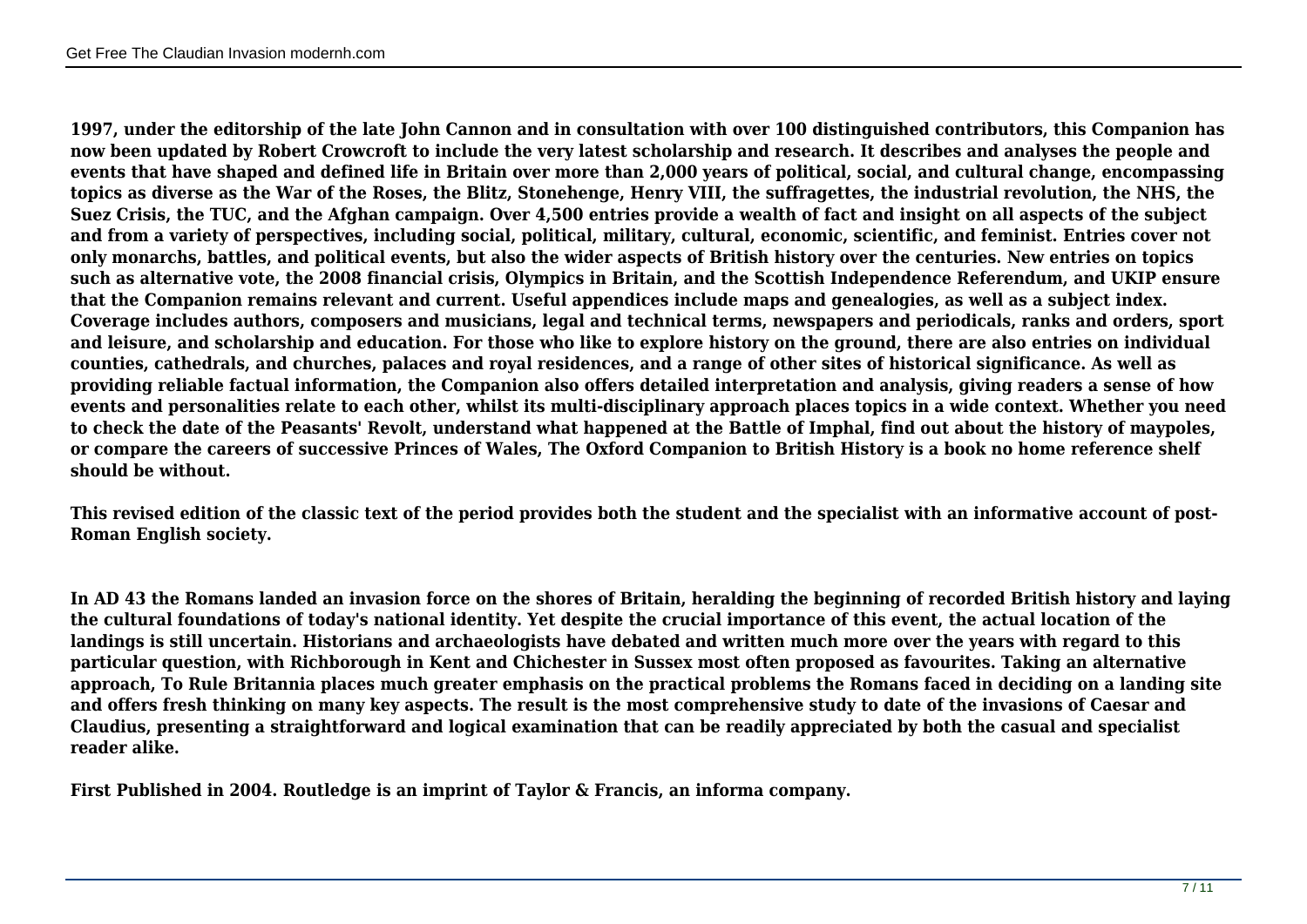**This book takes a holistic look at Roman Britain, from the events leading up to its official inception in AD 43 until the Romans left the Isle entirely around AD 409. The timeline is straightforward, and each chapter delves into some aspect of Romano-British life: dealing with the concept of 'the Celts'; when Britannia actually became 'Roman'; how the two peoples attempted to blend their culture through religion; and lastly, why the Romans had to leave. Inside you will read about ✓ The Timeline ✓ Ancient Celtic Ethnicity, A** Modern Invention **∏** The Beginnings Of Roman Britain ∏ Religion And Blending Culture In Roman Britain ∏ The Bitter End It can be **difficult to explain everything from a neutral, unbiased perspective as most of the records from the time are Roman in nature, but drawing on a variety of perspectives from archaeologists and historians alike has made for a thought-provoking assessment of the era. Rome's power bestowed cities like London and York to Britannia, and their lasting influence is still visible today in places like Bath, and at Hadrian's Wall to the north. Roman Britain lingers on still.**

**This historic reference work for British coins is still the only catalogue to feature every major coin type from Celtic to the present day, arranged in chronological order and divided into metals under each reign, then into coinages, denominations and varieties. Under Elizabeth II the decimal issues are separated from the pre-decimal coinages, with all decimal coinage since 1968 listed in a separate volume, available as an independent publication for the first time in 2020.**

**This major survey of the history and culture of Roman Britain spans the period from the first century BC to the fifth century AD. Major survey of the history and culture of Roman Britain Brings together specialists to provide an overview of recent debates about this period Exceptionally broad coverage, embracing political, economic, cultural and religious life Focuses on changes in Roman Britain from the first century BC to the fifth century AD Includes pioneering studies of the human population and animal resources of the island.**

**For the Romans, Britannia lay beyond the comfortable confines of the Mediterranean world around which classical civilisation had flourished. Britannia was felt to be at the outermost edge of the world itself, lending the island an air of dangerous mystique. To the soldiers crossing the Oceanus Britannicus in the late summer of AD 43, the prospect of invading an island believed to be on its periphery must have meant a mixture of panic and promise. These men were part of a formidable army of four veteran legions (II Augusta, VIIII Hispana, XIIII Gemina, XX Valeria), which had been assembled under the overall command of Aulus Plautius Silvanus. Under him were, significantly, first-rate legionary commanders, including the future emperor Titus Flavius Vespasianus. With the auxiliary units, the total invasion force probably mounted to around 40,000 men, but having assembled at Gessoriacum (Boulogne) they refused to embark. Eventually, the mutinous atmosphere was dispelled, and the invasion fleet sailed in three contingents. So, ninety-seven years after Caius Iulius Caesar, the Roman army landed in south-eastern Britannia. After a brisk summer campaign, a province was established behind a frontier zone running from what is now Lyme Bay on the Dorset coast to the Humber estuary. Though the territory overrun during the first campaign season was undoubtedly small, it laid the foundations for the Roman conquest**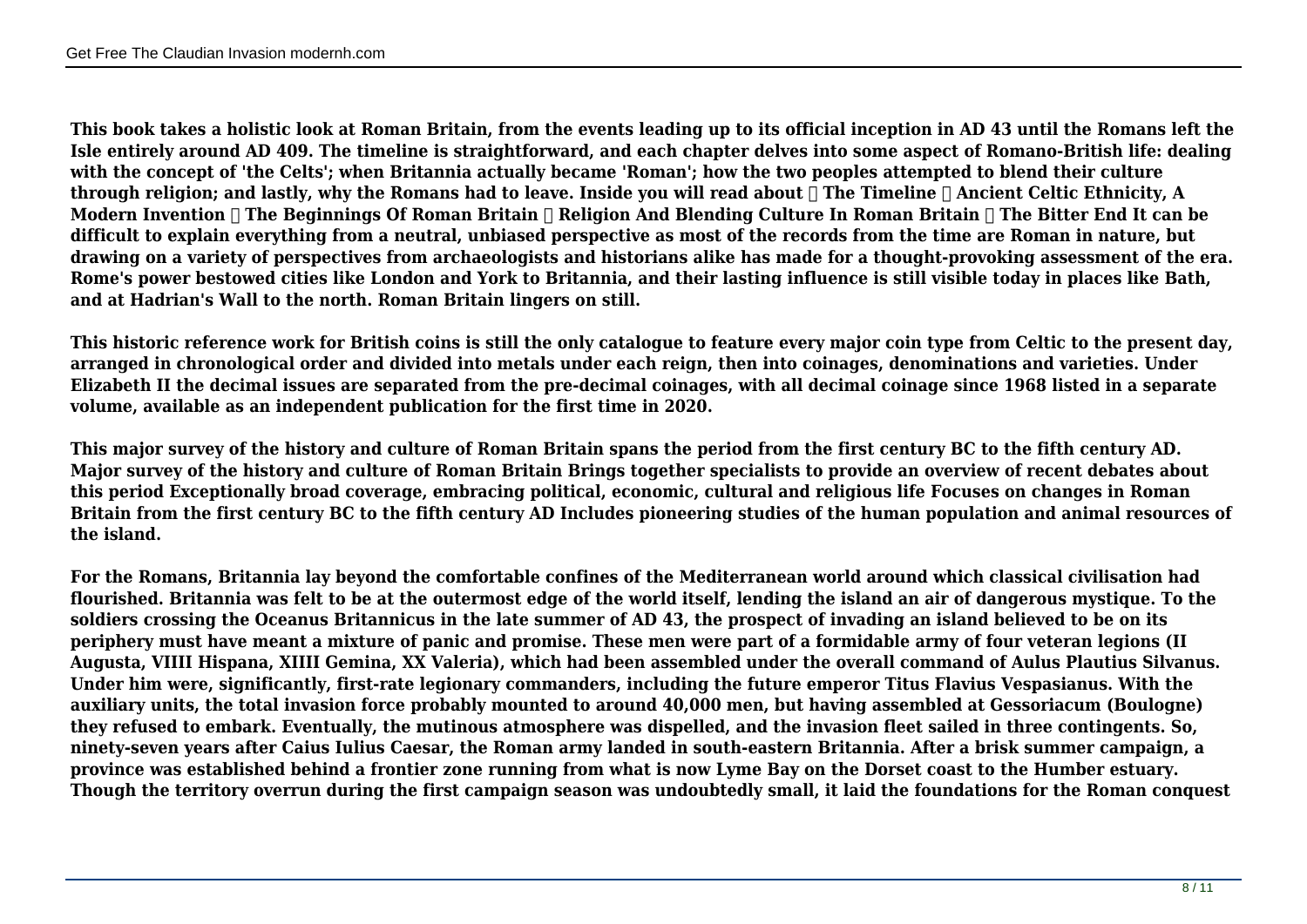**which would soon begin to sweep across Britannia. In this highly illustrated and detailed title, Nic Fields tells the full story of the invasion which established the Romans in Britain, explaining how and why the initial Claudian invasion succeeded and what this meant for the future of Britain.**

**In this book, David Braund offers a significantly different perspective upon the history of Roman Britain. He concentrates upon the literary evidence, which has been studied to a lesser extent than archaeology in recent years. Close attention to the Greek and Roman sources enables the construction of a new approach to Roman Britain, its history and its archaeology. For the first time, monarchy is identified as a key issue in the history of Roman Britain.**

**This is an innovative and much acclaimed military appraisal of the Claudian invasion. John Peddle argues that the organization and supply problems of a task force of some 40,000 men and several thousand animals would have broadly dictated Roman tactics. He discusses what these may have been, examines the reasons for Vespasian's seemingly isolated foray into the West Country, and suggests that Caratacus' guerilla campaign denied the Romans their hope of a speedy conquest.**

**Claudius became emperor after the assassination of Caligula, and was deified by his successor Nero in AD 54. Opinions of him have varied greatly over succeeding centuries, but he has mostly been caricatured as a reluctant emperor, hampered by a speech impediment, who preferred reading to ruling. Barbara Levick's authoritative study reassesses the reign of Claudius, examining his political objectives and activities within the constitutional, political, social and economic development of Rome. Out of Levick's critical scrutiny of the literary, archaeological and epigraphic sources emerges a different Claudius - an intelligent politician, ruthlessly determined to secure his position as ruler. Now updated to take account of recent scholarship, Claudius remains essential reading for students and historians of the early Roman Empire.**

**Considering that York was always an important Roman city there are few books available that are devoted specifically to the Roman occupation, even though it lasted for over 300 years and played a significant role in the politics and military activity of Roman Britain and the Roman Empire throughout that period. The few books that there are tend to describe the Roman era and its events in date by date order with little attention paid either to why things happened as they did or to the consequences of these actions and developments. This book is different in that it gives context to what happened here in the light of developments in Roman Britain generally and in the wider Roman Empire; the author digs below the surface and gets behind the scenes to shed light on the political, social and military history of Roman York (Eboracum), explaining, for example, why Julius Caesar invaded, what indeed was really behind the Claudian invasion, why was York developed as a military fortress, why as one of Roman Britain's capitals? Why did the**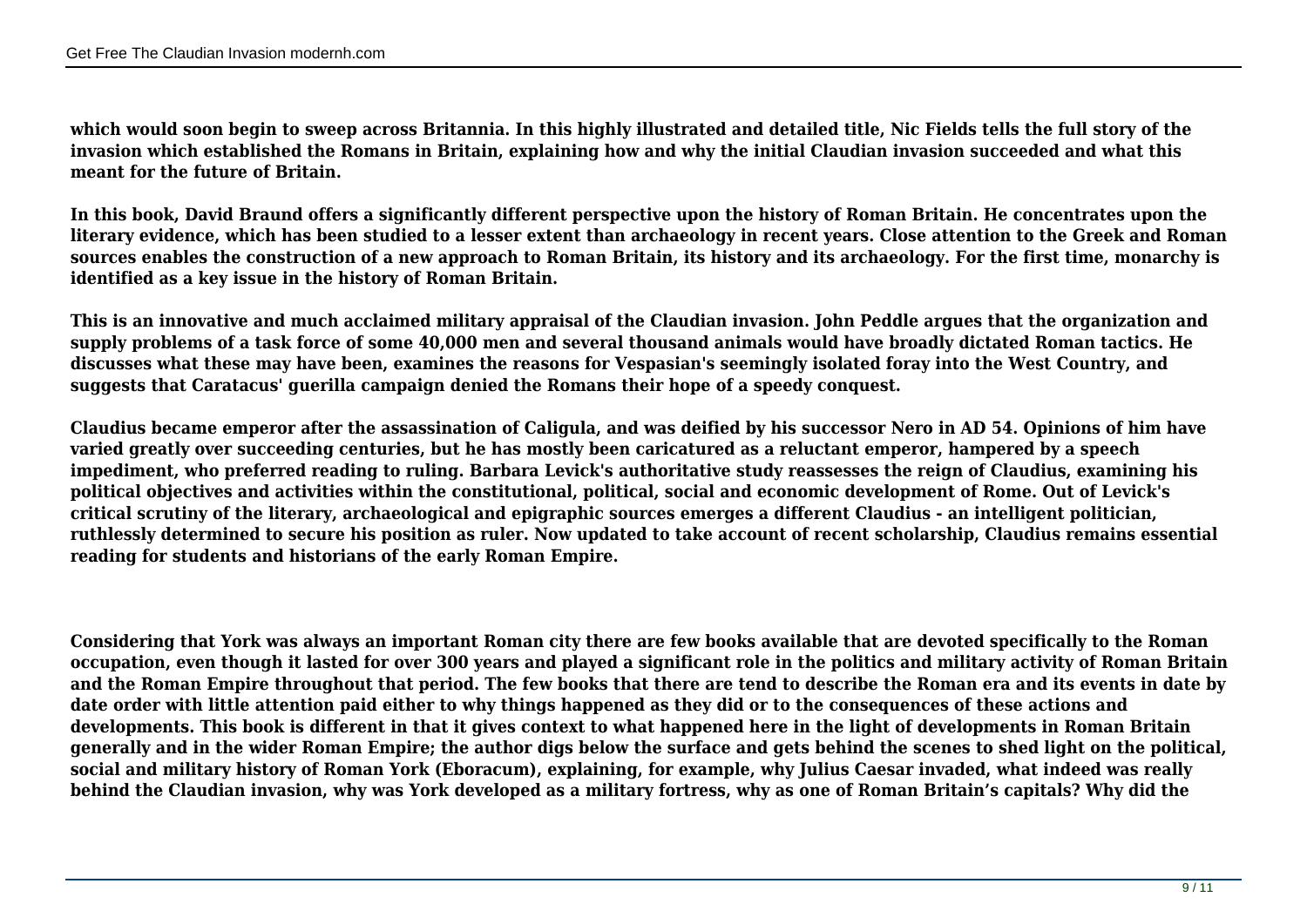**emperors Hadrian and Severus visit the fortress? You will also discover how and why Constantine accepted and projected Christianity from here, York's role in the endless coups and revolts besetting the province, the headless gladiators and wonderful mosaics discovered here and why the Romans finally left York and Roman Britain to its own defence. These intriguing historical events are brought to life by reference to the latest local archaeological and epigraphical evidence, to current research and to evolving theories relating to the city's Roman treasures, of which can be seen in the Yorkshire Museum in York, or in situ.**

**This book tells the fascinating story of Roman Britain, beginning with the late pre-Roman Iron Age and ending with the province's independence from Roman rule in AD 409. Incorporating for the first time the most recent archaeological discoveries from Hadrian's Wall, London and other sites across the country, and richly illustrated throughout with photographs and maps, this reliable and up-todate new account is essential reading for students, non-specialists and general readers alike. Writing in a clear, readable and lively style (with a satirical eye to strange features of past times), Rupert Jackson draws on current research and new findings to deepen our understanding of the role played by Britain in the Roman Empire, deftly integrating the ancient texts with new archaeological material. A key theme of the book is that Rome's annexation of Britain was an imprudent venture, motivated more by political prestige than economic gain, such that Britain became a 'trophy province' unable to pay its own way. However, the impact that Rome and its provinces had on this distant island was nevertheless profound: huge infrastructure projects transformed the countryside and means of travel, capital and principal cities emerged, and the Roman way of life was inseparably absorbed into local traditions. Many of those transformations continue to resonate to this day, as we encounter their traces in both physical remains and in civic life.**

**This second volume presenting the research carried out through the Exeter: A Place in Time project presents a series of specialist contributions that underpin the general overview published in the first volume. Chapter 2 provides summaries of the excavations carried out within the city of Exeter between 1812 and 2019, while Chapter 3 draws together the evidence for the plan of the legionary fortress and the streets and buildings of the Roman town. Chapter 4 presents the medieval documentary evidence relating to the excavations at three sites in central Exeter (High Street, Trichay Street and Goldsmith Street), with the excavation reports being in Chapter 5-7. Chapter 8 reports on the excavations and documentary research at Rack Street in the south-east quarter of the city. There follows a series of papers covering recent research into the archaeometallurgical debris, dendrochronology, Roman pottery, Roman ceramic building material, Roman querns and millstones, Claudian coins, an overview of the Roman coins from Exeter and Devon, medieval pottery, and the human remains found in a series of medieval cemeteries.**

**This highly illustrated, information-packed volume traces the history of the British Isles and its people from prehistory to the present day. Arranged in eight self-contained sections, each dealing with a major historical period, The History of Britain explores both wellknown historical events such as the Norman invasions and the execution of Charles I, and lesser-known details like the uprisings in Dark Age Wales and the birth of tabloid newspapers in Victorian Britain. Find out how centuries of invasions and migrations shaped**